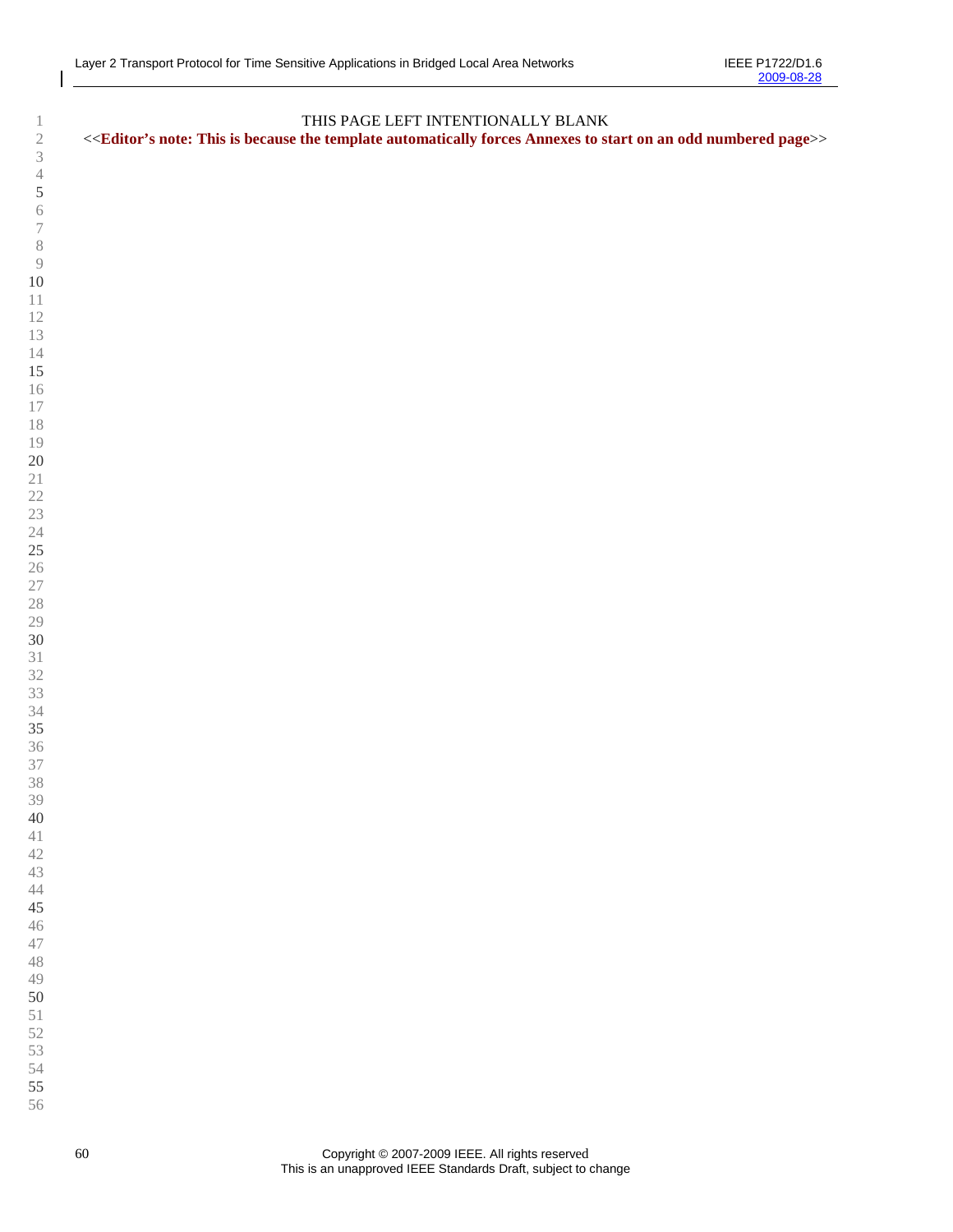# **Annex B (normative) Interworking 61883 between AVBTP and IEEE 1394 networks**

## **B.1 Introduction**

This annex defines the methods and protocols for operation of interworking units (IWUs) used to interconnect 61883 compliant devices between IEEE 1394 and IEEE 802.3 or IEEE 802.11 AVBTP networks

## **B.2 1394 to/from IEEE 802 AVBTP Interworking scenarios**

There are three scenarios defined for interworking by this annex. They are called scenarios A, B and C.

Scenario A is the case where you have a stream originated by a 1394 device using an AVB network to connect with listeners on another 1394 bridged network:



Scenario B adds AVBTP listeners to Scenario A so that listeners on both IEEE 802 networks and IEEE 1394 networks can communicate as follows**:** 



Scenario C is where the talker is on an AVB network and needs to interoperate with both AVBTP and 1394 based listeners: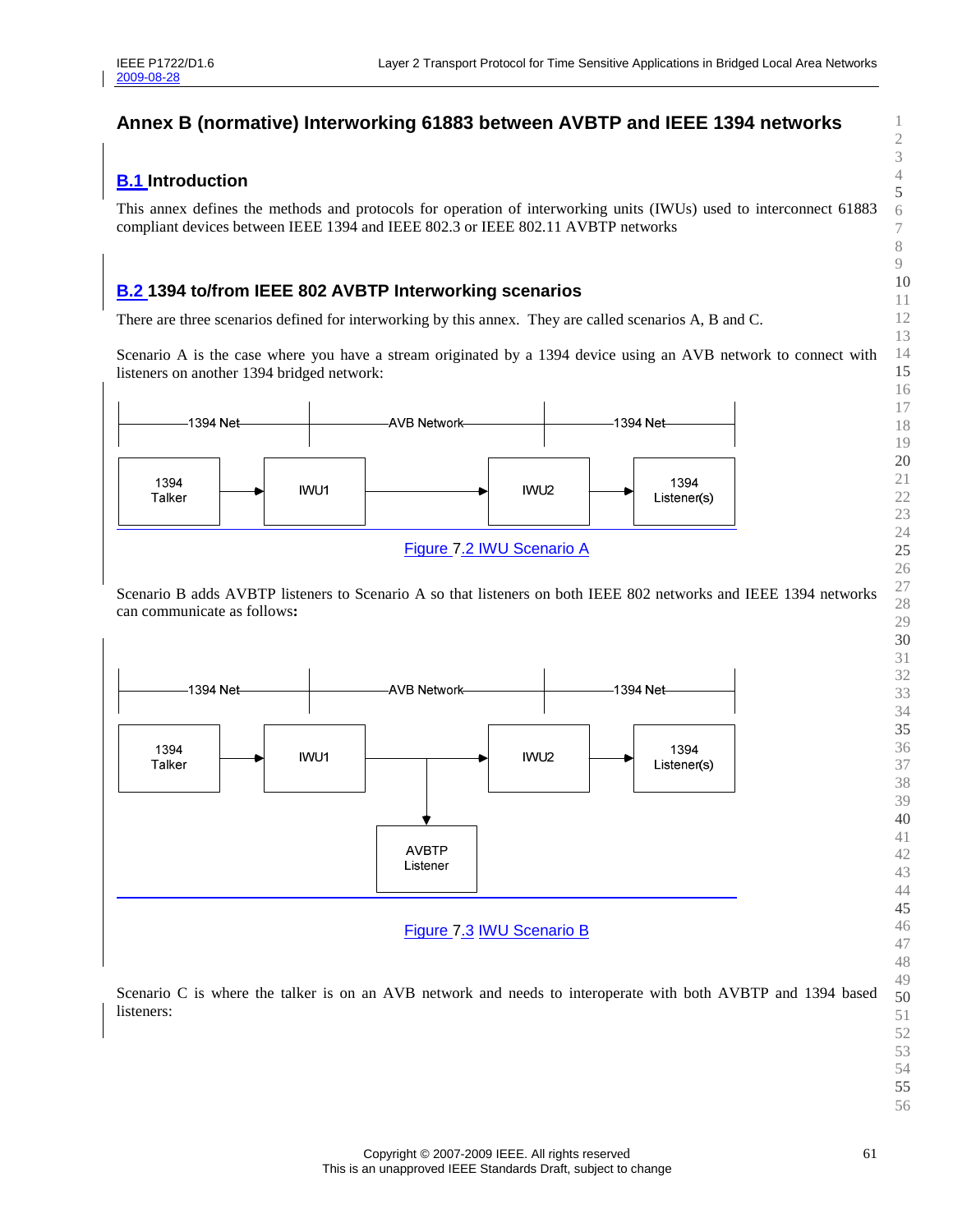

### Figure 7.4 IWU Scenario C

The goal of this protocol is to ensure that all of the above scenarios work such that simpler applications of bridging 61883/1394 capable devices over an AVB network using scenario A and also more complex applications of full connectivity of 61883 capable talkers and listeners can communicate via gateways regardless of the underlying network topology.

To support these cases, AVBTP Interworking Units shall handle:

- Conversion and adaptation of timing and synchronization between those required by 1394/61883 and 1722/61883.
- Proper queuing and scheduling of CIP packets on each of the networks based on the requirements of those networks.
- Fragmentation and reassembly of CIP packets between the two networks.

 NOTE -This is especially important as 802.3 networks support a maximum of 1500 byte payload frames where as on high speed 1394 networks, the isochronous packets may be much larger than can be support on the Ethernet LAN.

 $\overline{a}$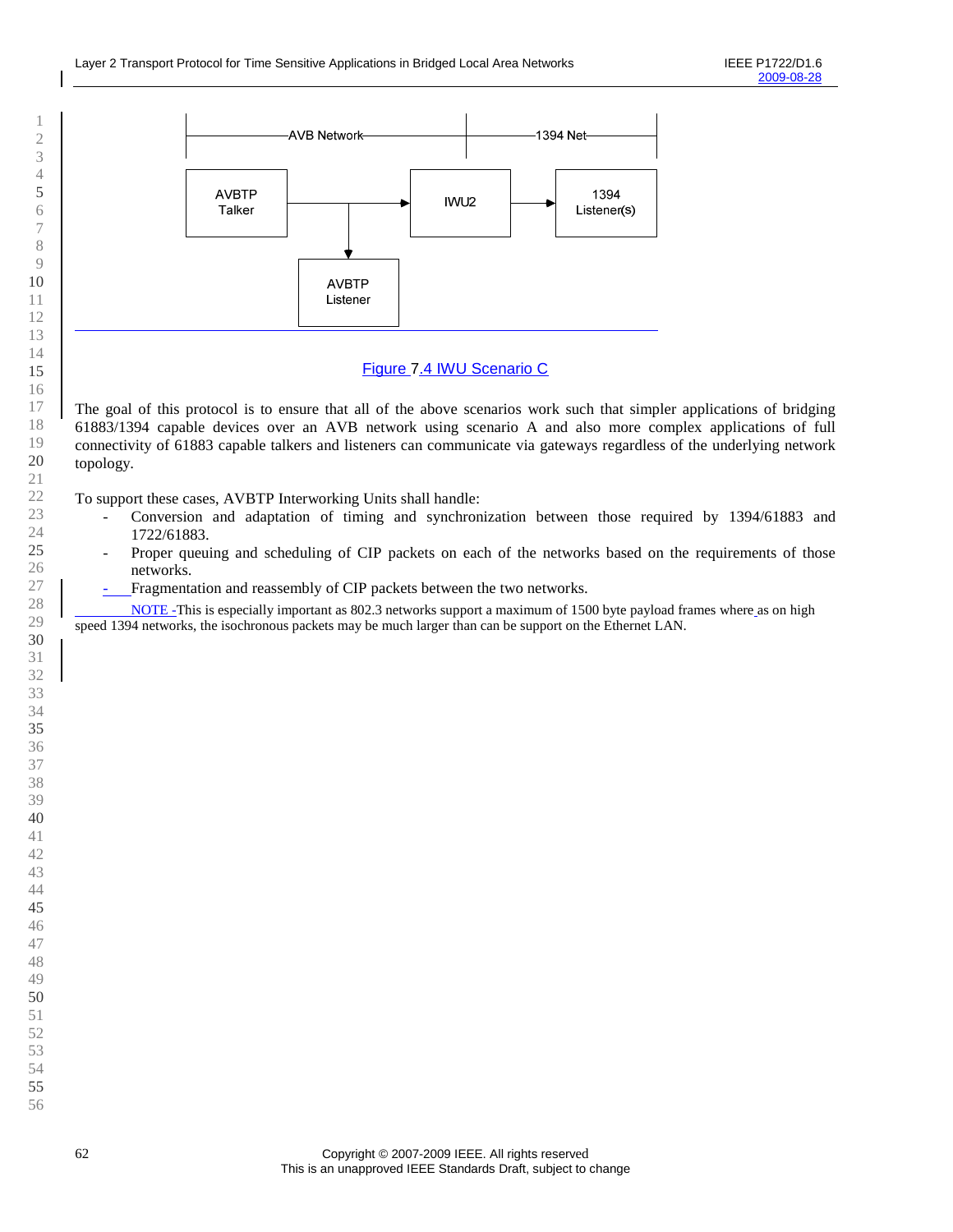#### **B.2.1 Encapsulation**

IEEE 1394 to AVBTP interworking units shall use the same formats of the AVBTP IIDC/61883 packet as specified in clause 6 above.

IIDC/61883 stream data frames shall use the **gateway\_info** field as specified in 5.3.11 above. This section defines how that field is formatted for IEEE 1394 to AVBTP interworking units.

For IEEE 1394 to AVBTP interworking units the gateway\_info is formatted into the following fields:

- a) **source\_seconds**: most significant 7 bits of the quadlet
- b) **source\_cycle**: 13 bits with a value range of 0-7999 decimal indicating the source 1394 bus cycle of the frame
- c) **source\_cycle\_offset**: 12 bits with a value range of 0-3071 indicating the source 1394 bus cycle offset of the frame



**Figure 7.5 Gateway Info Packet Format**